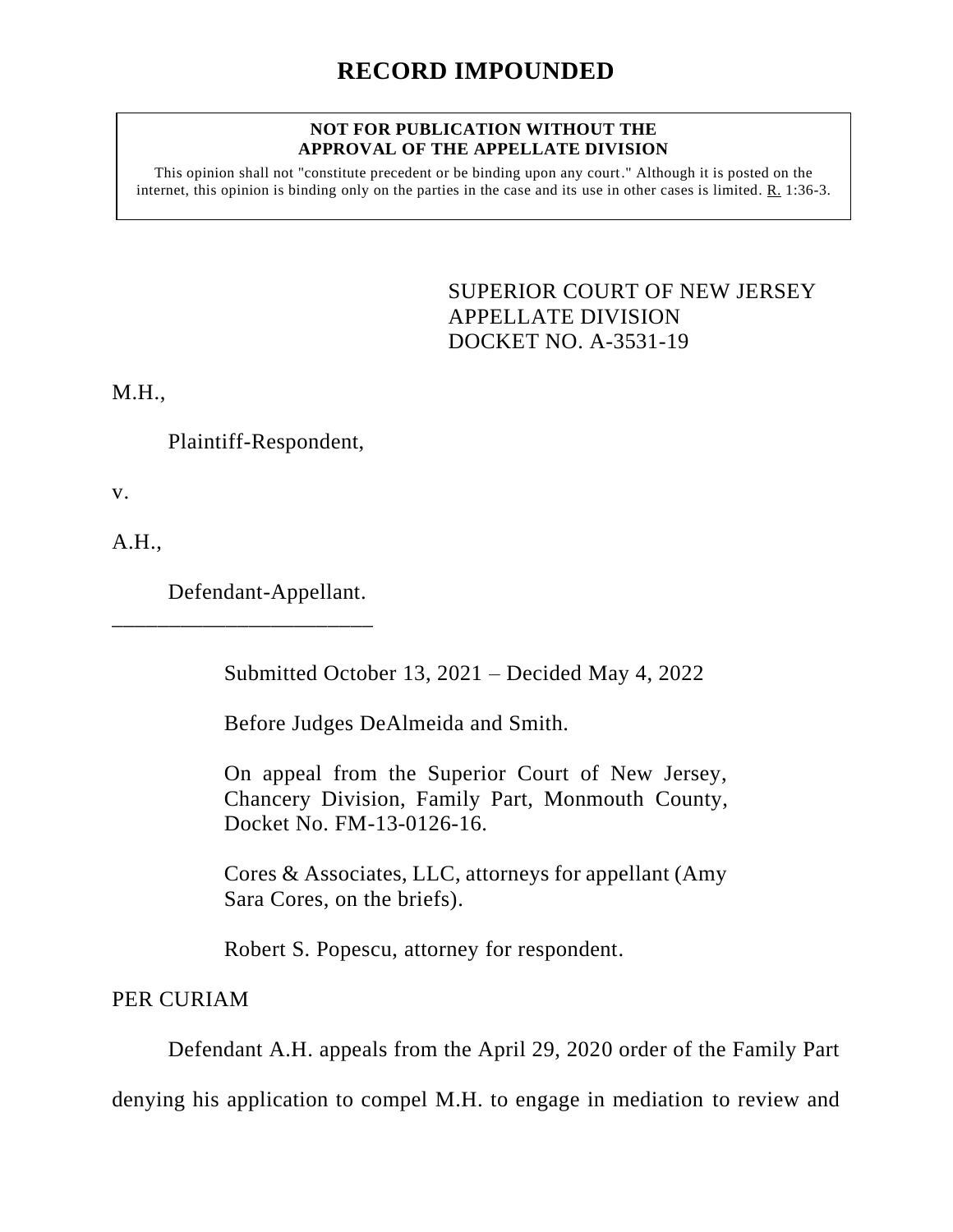modify the custody and parenting time provisions of the parties' memorandum of understanding (MOU) in this matrimonial dissolution matter, or to modify the parties' agreement based on a change of circumstances.<sup>1</sup> We affirm.

I.

The trial court found the following facts. The parties were married in 2011 and have one child, who was born that year. They separated in 2014 after entry of a final restraining order against A.H. pursuant to the Prevention of Domestic Violence Act, N.J.S.A. 2C:25-17 to -35. M.H. subsequently withdrew the FRO and filed a complaint for divorce.

In 2015, following a court-ordered mediation, the parties, who were both represented by counsel, executed the MOU. The agreement provides for joint legal custody of the child, with M.H. serving as the parent of primary residence. Pursuant to the MOU, A.H. has physical custody of the child on alternate weekends and Mondays and Wednesdays after school.

When the parties entered into the MOU they lived two miles apart. The agreement provides that:

> IN THE EVENT either parent moves his/her residence to a distance greater than fifty (50) miles or one hour

<sup>1</sup> We use initials to identify the parties to preserve the confidentiality of information in the record. R.  $1:38-3(d)(9)$ ,  $(12)$ .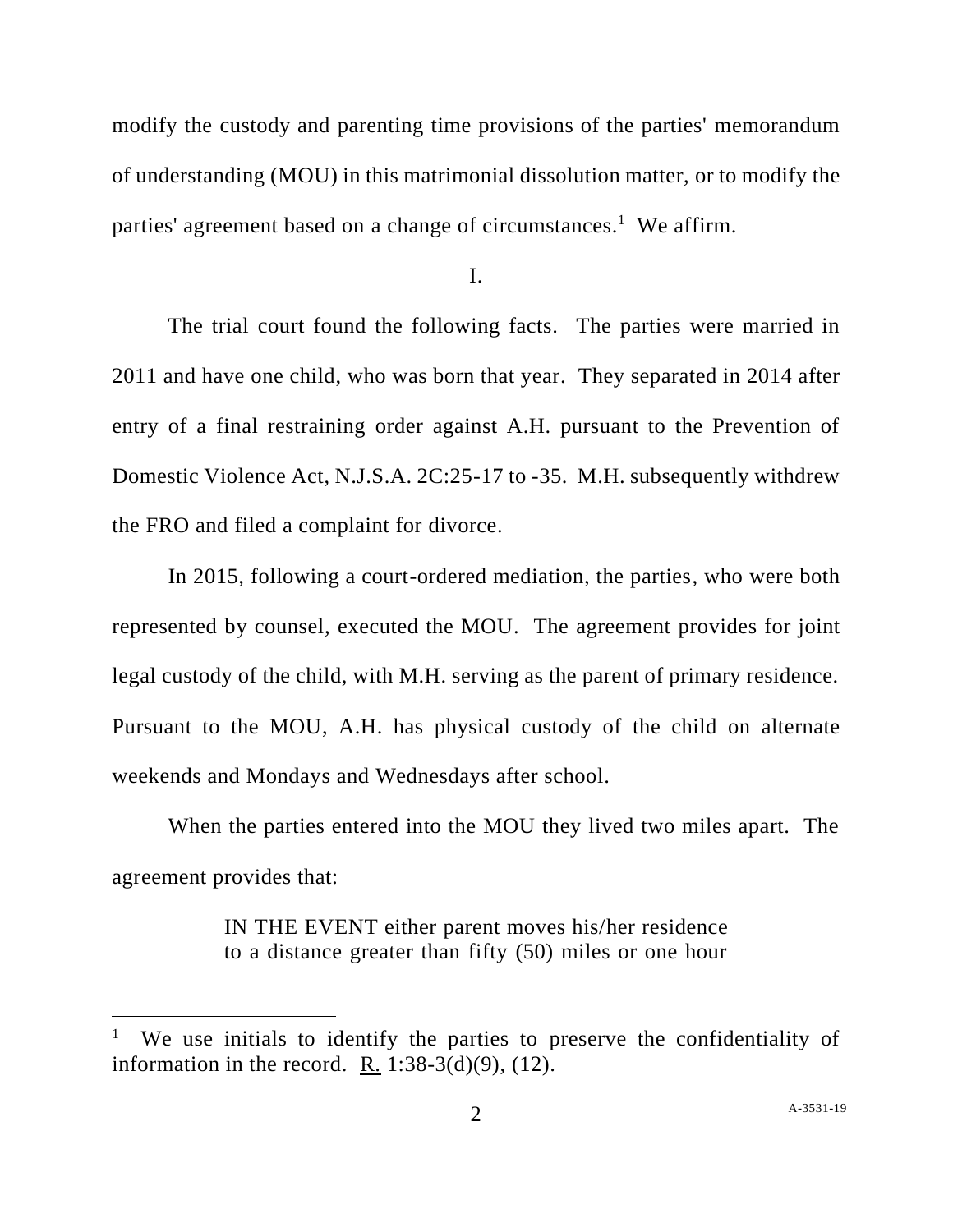travel time, then the provisions above shall no longer apply and shall have to be renegotiated.

The agreement also provides that the parties will "confer and review periodically the visitation plan as to its adequacy, feasibility and appropriateness in light of the children's [(sic)] age and developmental needs." The MOU also states that its provisions are "not intended to be affected by the remarriage of either parent."

The court notified the parties that absent an objection by a specified date, the MOU would be considered final. A.H. did not object. On May 27, 2016, the court entered an order finding the MOU to be conclusive as to the issues of custody and parenting time of the child.

A.H., however, subsequently moved to vacate the MOU to permit custody and parenting time to be resolved in the still-pending divorce action. On February 17, 2017, the trial court denied the motion, finding that "[t]he only conclusion that can be reached in this application is that [A.H.] is unhappy with the agreement he reached over a year ago and is trying to change the agreement despite the fact that there have been no changed circumstances."

On March 24, 2017, the trial court entered a final judgment of divorce (JOD) incorporating the terms of the MOU. At that time, the child was five years old and had started elementary school.

3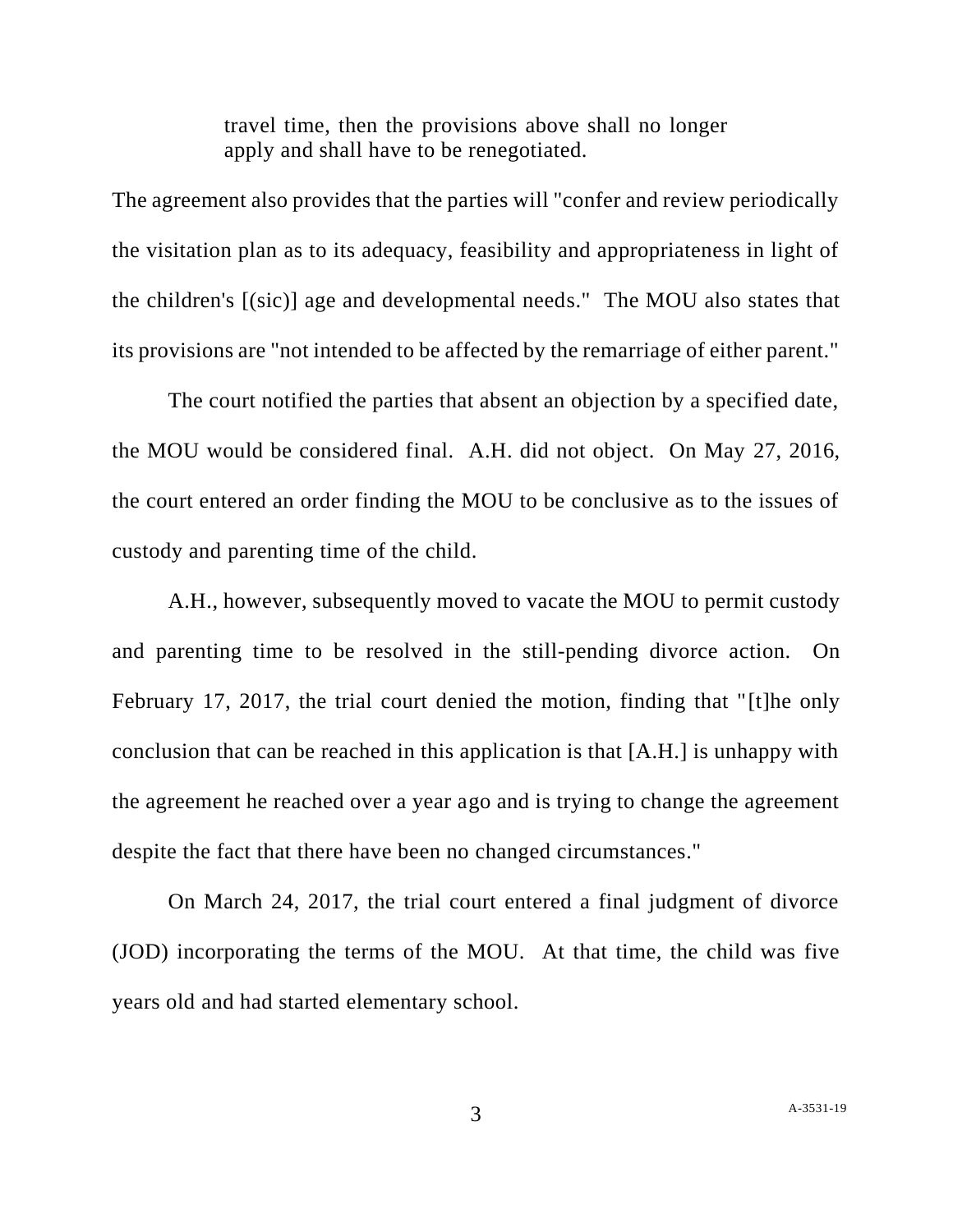On March 24, 2020, A.H. moved for an order compelling the parties to mediate the custody and parenting time provisions of the MOU or, in the alternative, to modify the parties' agreement based on a change of circumstances. In support of his motion, A.H. argued that the MOU is "wholly inadequate to guide" the parties as the child ages. He argued the agreement "reads as though I am a glorified babysitter" and contains references – such as the child's nap time and pajamas – reflecting its obsolescence. He alleged that his child's needs have changed since the MOU was executed, noting he was eight years old, involved in sports, and had homework on the days A.H. had custody after school. In addition, A.H. argued that M.H. intended to remarry and move, although he did not know where she planned to live after her marriage. He expressed concern that M.H.'s relocation would have a negative effect on his parenting time.

M.H. opposed the motion. She argued A.H. had not established a change of circumstances since entry of the JOD in 2017. In addition, she argued that A.H.'s motion was part of his continuing, unsuccessful attempts to circumvent the terms of the MOU since its adoption by the court. While the motion was pending, M.H. remarried and moved sixteen miles from the home she occupied at the time of entry of the JOD.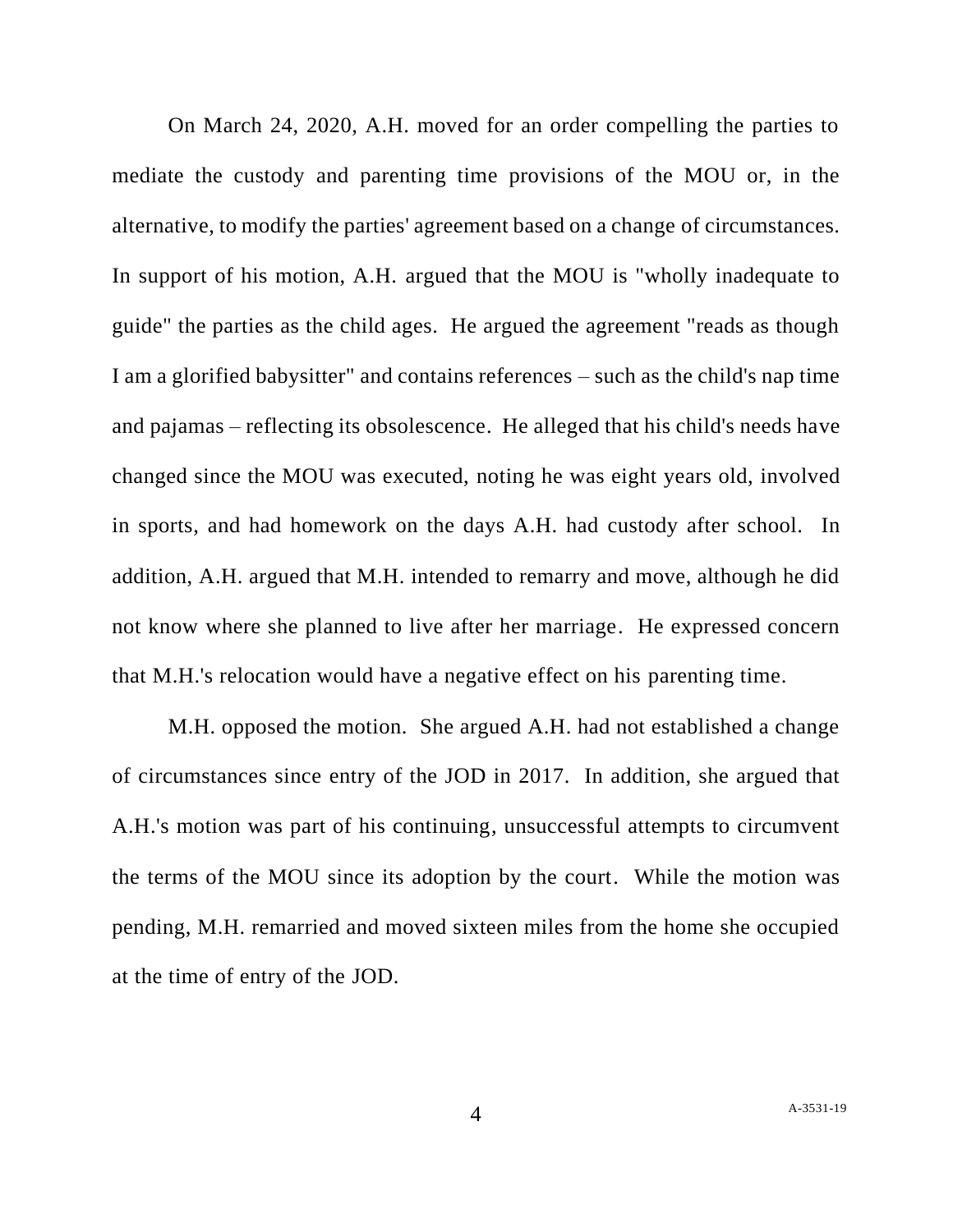On April 29, 2020, Judge Stacey D. Adams issued an order denying A.H.'s motion. Judge Adams filed a written opinion setting forth her findings of facts and conclusions of law. She concluded that legal precedents provide that remarriage alone does not constitute a change of circumstances warranting modification of the parties' agreement. The judge noted that this conclusion is bolstered here by the MOU's specific provision that its terms will not be affected by the remarriage of either party.

Judge Adams also found that the child's relocation to a new home sixteen miles from his prior residence does not warrant modification of the MOU. The judge noted that the MOU requires revising the custody and parenting time provisions when one of the parties moves more than fifty miles. M.H.'s relocation was to a location far less miles than the automatic trigger. In addition, the judge concluded that the additional driving time of approximately forty-five minutes anticipated by A.H. to pick up the child was not a significant impact on his parenting time that warranted compelled mediation or modification of the MOU. The court noted that prior to M.H.'s move, A.H., who coaches the child's sports team, enrolled him in sports lessons at a location twenty miles from his home. The court found that this undermined A.H.'s objection to M.H.'s sixteenmile relocation.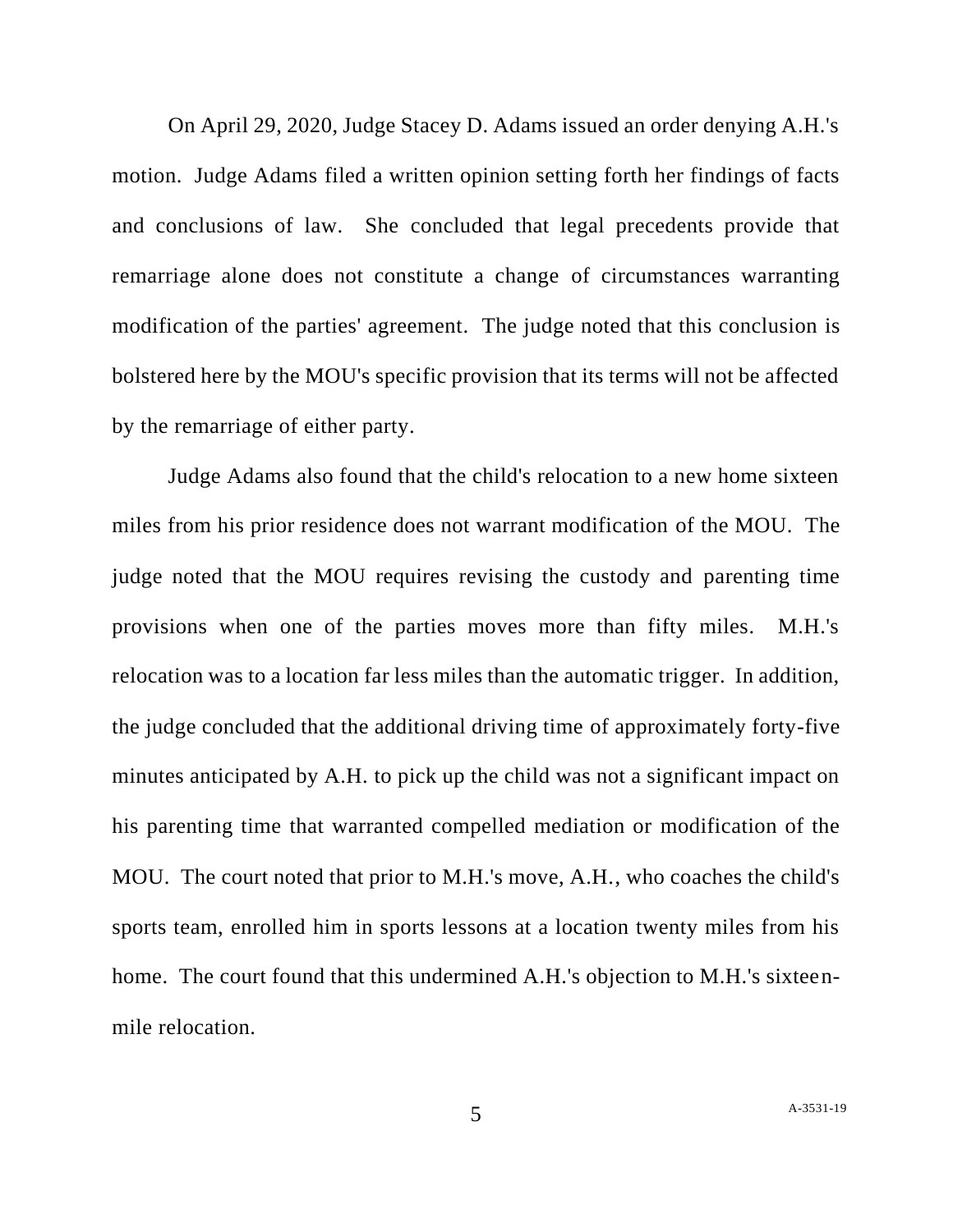Finally, Judge Adams concluded that the passage of time since the court incorporated the MOU into the JOD was insufficient to justify compelled mediation or modification of its provisions. The judge found that when the JOD was issued, the child was already enrolled in school and A.H. "has not presented any evidence demonstrating that his needs during the week have changed so significantly that parenting time should be revisited."

This appeal follows. A.H. argues that the trial court: (1) made findings of fact not supported by the record; (2) misapplied the law; (3) effectively modified the MOU; and (4) misinterpreted the parties' agreement.

## II.

Our review of a Family Part's order is limited. Cesare v. Cesare, 154 N.J. 394, 411 (1998). "[W]e do not overturn those determinations unless the court abused its discretion, failed to consider controlling legal principles or made findings inconsistent with or unsupported by competent evidence." Storey v. Storey, 373 N.J. Super. 464, 479 (App. Div. 2004). We must accord substantial deference to the findings of the Family Part due to that court's "special jurisdiction and expertise in family matters . . . ." Cesare, 154 N.J. at 413.

We must defer to the judge's factual determinations, so long as they are supported by substantial credible evidence in the record. Rova Farms Resort,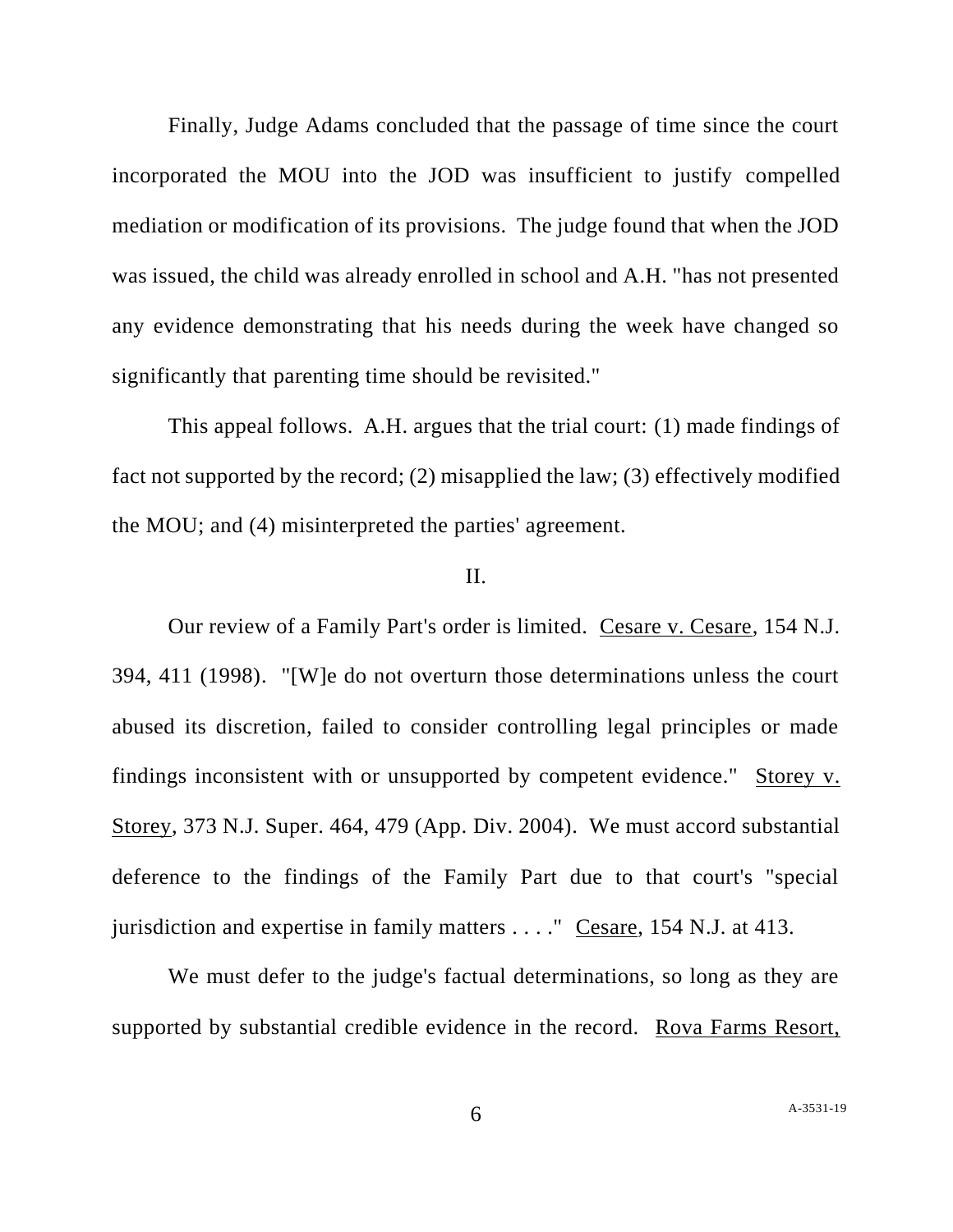Inc. v. Invs. Ins. Co. of Am., 65 N.J. 474, 483-84 (1974). This court's "[a]ppellate review does not consist of weighing evidence anew and making independent factual findings; rather, [this court's] function is to determine whether there is adequate evidence to support the judgment rendered at trial." Cannuscio v. Claridge Hotel & Casino, 319 N.J. Super. 342, 347 (App. Div. 1999) (citing State v. Johnson, 42 N.J. 146, 161 (1964)). We review de novo the court's legal conclusions. Manalapan Realty, L.P. v. Twp. Comm. of Manalapan, 140 N.J. 366, 378 (1995).

Finally, settlement of matrimonial disputes is encouraged and highly valued in our court system. Quinn v. Quinn, 225 N.J. 34, 44 (2016) (citing Konzelman v. Konzelman, 158 N.J. 185, 193 (1999)). Settlement agreements are governed by basic contract principles and, as such, courts should discern and implement the parties' intent. J.B. v. W.B., 215 N.J. 305, 326 (2013); Pacifico v. Pacifico, 190 N.J. 258, 266 (2007). "The court's role is to consider what is written in the context of the circumstances at the time of drafting and to apply a rational meaning in keeping with the 'expressed general purpose.'" Pacifico, 190 N.J. at 266 (quoting Atl. N. Airlines, Inc. v. Schwimmer, 12 N.J. 293, 302  $(1953)$ .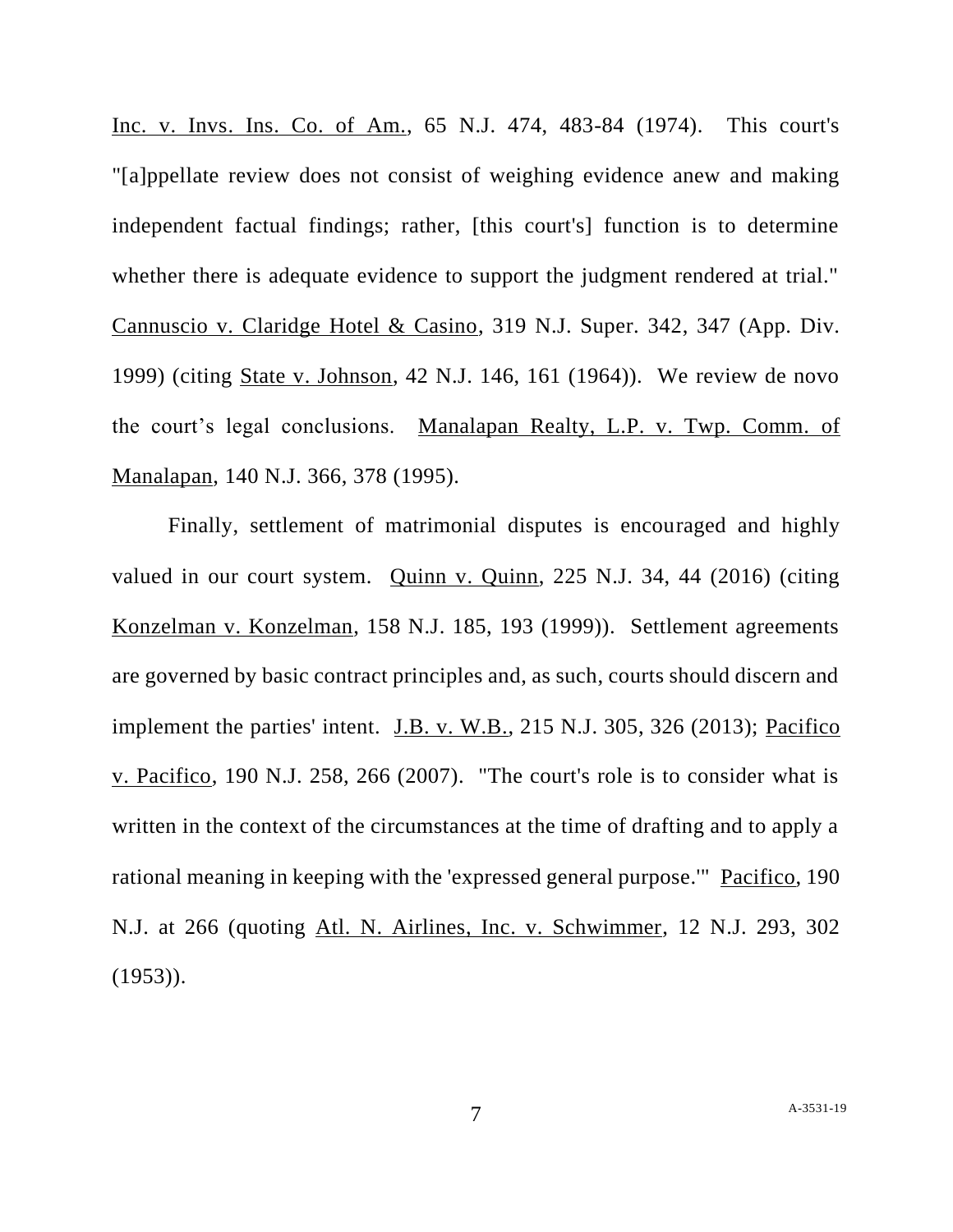Custody orders are subject to revision based on the changed circumstances

standard. Eaton v. Grau, 368 N.J. Super. 215, 222 (App. Div. 2004). As we explained in Costa v. Costa, 440 N.J. Super. 1, 4 (App. Div. 2015):

> [m]odification of an existing child custody order is a "'two-step process.'" R.K. v. F.K., 437 N.J. Super. 58, 62 (App. Div. 2014) (quoting Crews v. Crews, 164 N.J. 11, 28 (2000)). First, a party must show "a change of circumstances warranting modification" of the custodial arrangements. Id. at 63 (quoting Beck v. Beck, 86 N.J. 480, 496 n.8 (1981)). If the party makes that showing, the party is "'entitled to a plenary hearing as to disputed material facts regarding the child's best interests, and whether those best interests are served by modification of the existing custody order.'" Id. at 62- 63 (citation omitted).

We review a trial court's determination regarding a change of circumstances for an abuse of discretion. Costa, 440 N.J. Super. at 4 (citing Hand v. Hand, 391 N.J. Super. 102, 111-12 (App. Div. 2007)).

Having carefully reviewed A.H.'s arguments in light of the record and applicable legal principles, we affirm the April 29, 2020 order for the reasons stated by Judge Adams in her thorough and well-reasoned written opinion. There is ample support in the record for Judge Adams's conclusion that A.H. failed to establish that M.H.'s relocation will have a significant impact on his parenting time or that the passage of time since the 2017 entry of the JOD